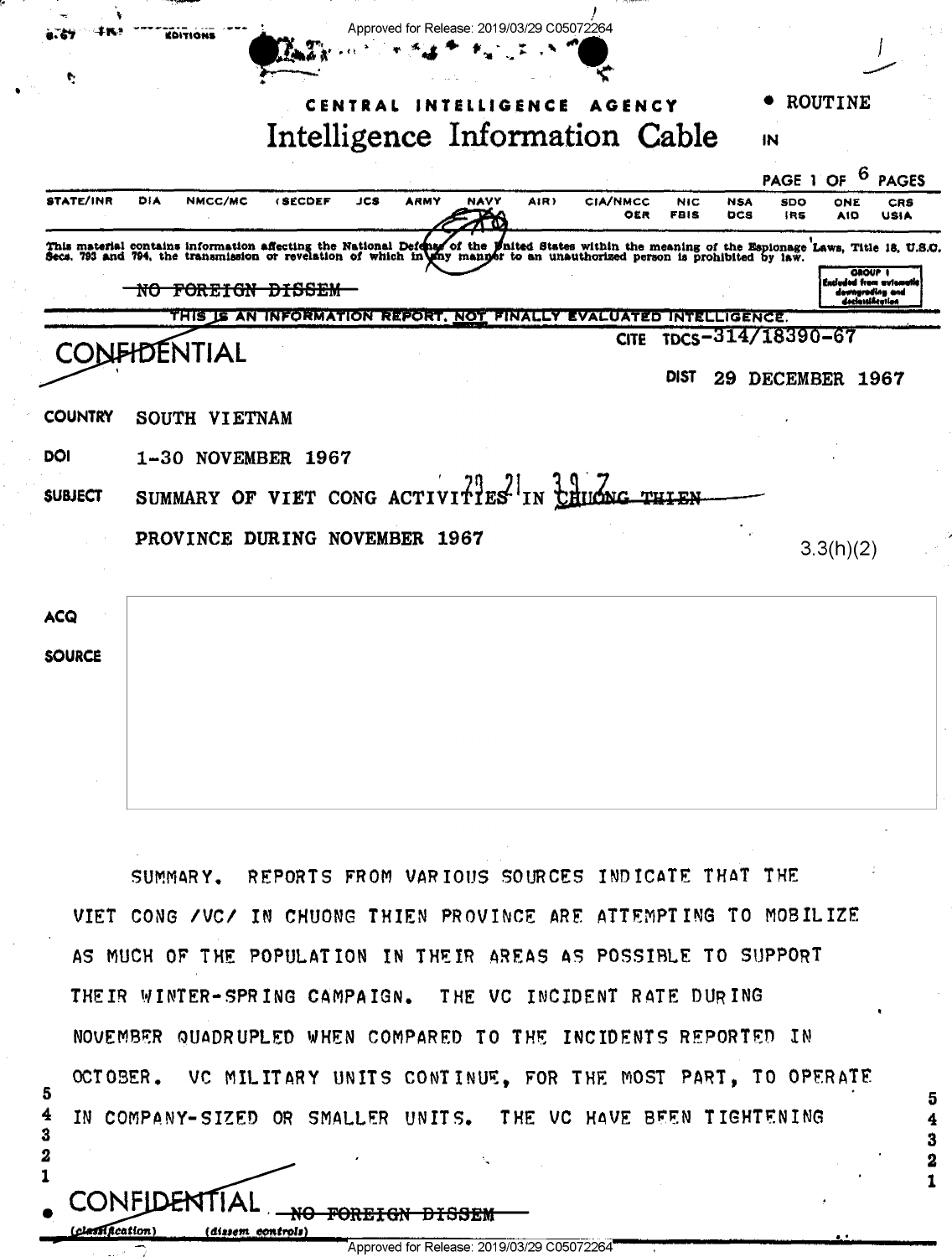Approved for Release: 2019/03/29 C05072264

IN.

TDCS -314/18390-67

ċ.

PAGE 2 OF 6 PAGES

## CONFIDENTIA L MO FORETON DISSEN

THEIR CONTROL OVER THE CANALS LEADING OUT OF THEIR AREAS AS A MEASURE FOR CONTROLLING THE POPULATION AND INCREASING REVENUE. THE EMPHASIS ON RECRUITMENT CONTINUES. WITH AT LEAST ONE REPORTED INSTANCE OF VC ABDUCTION OF YOUTHS FROM THEIR VILLAGE. VC PROBLEMS REMAIN LACK OF FUNDS AND SUPPLY AND MANPOWER SHORTAGES. END SUMMARY.

POLICY

 $1.$ DURING NOVEMBER. IN CONJUNCTION WITH THE WINTER-SPRING CAMPAIGN THE VIET CONG /VC/ IN CHUONG THIEN PROVINCE WERE IMPLEMENTING CENTRAL OFFICE FOR SOUTH VIETNAM /COSVN/ DIRECTIVES CALLING FOR THE MOBILIZATION OF ALL MANPOWER BETWEEN THE AGES OF

15 AND 35.

| IN VC HONG DAN DISTRICT. VC SOC                                 | 3.3(h)(2) |
|-----------------------------------------------------------------|-----------|
| TRANG / GOVERNMENT OF VIETNAM / GVN/ BAC LIEU AND PORTIONS OF   |           |
| CHUONG THIEN AND BA XUYEN/ PROVINCE, THE VC WERE INSTRUCTING    |           |
| THE POPULACE ON DIRECTIVES PASSED DOWN FROM THE VC WESTERN ZONE |           |
| COMMITTEE WHICH CALLED FOR THE MOBILIZATION OF ALL MANPOWER     |           |
| BETWEEN THE AGES OF 16 AND 35.                                  | ٠         |
| IN SOME AREAS WOMEN AND                                         | 3.3(h)(2) |
| CHILDREN ARE BEING MOBILIZED TO PERFORM LIAISON AND COURIER     |           |
|                                                                 |           |
| ╰                                                               |           |

Approved for Release: 2019/03/29 C05072264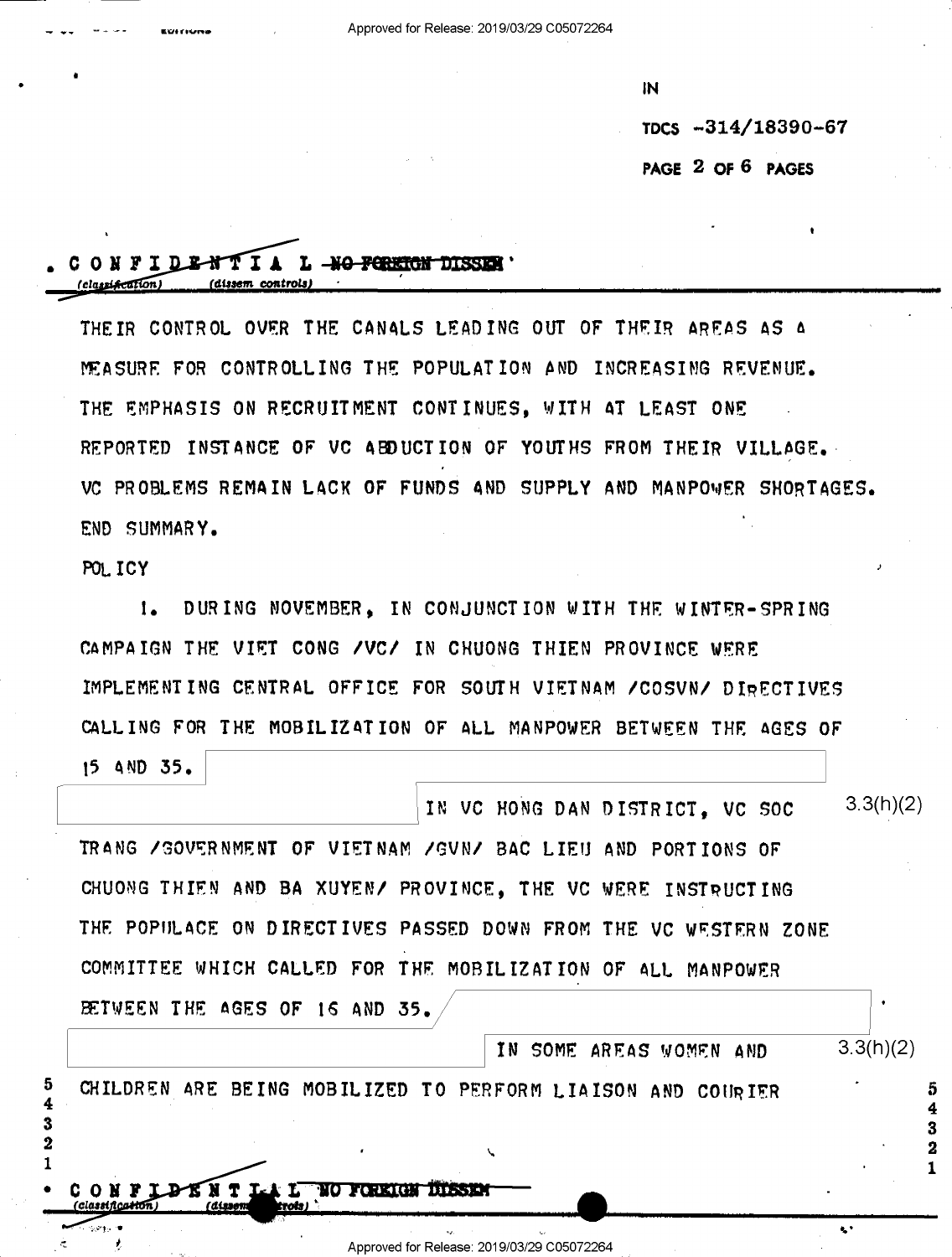Approved for Release: 2019/03/29 C05072264

IN

TDCS-314/18390-67

PAGE 3 OF 6 PAGES

5

3

 $\mathbf{2}$ 

### CONFIDENTIA L NO FORRIGN DISSED  $(clasation)$ (dissem controls

MISSIONS AND THAT MANPOWER NOT USED IN MILITIA/GUERRILLA OR MAIN FORCE UNITS WILL BE USED IN FIELD LABOR OR REAR SERVICE GROUPS. REPORTEDLY THE VC ARE ALSO USING PHYSICALLY HANDICAPPED PEOPLE IN SUPPORT FUNCTIONS.

OPERATIONS

5

4

3

 $\overline{\mathbf{2}}$ 

1

 $2.4$ DURING NOVEMBER 1967, THE VC VIGOROUSLY RENEWED OFFENSIVE MILITARY ACTIONS AND ALSO STEPPED UP SABOTAGE AND TERRORISM. INCIDENTS DURING THE MONTH TOTALLED 73, COMPARED WITH ONLY 18 INCIDENTS DURING THE PREVIOUS MONTH. FOR THE MOST PART THESE ACTIONS TOOK THE FORM OF HARASSMENTS, WITH NO REPORTED ATTEMPTS TO OVERRUN A MAJOR MILITARY INSTALLATION IN THE PROVINCE. AMERICAN AND VIETNAMESE INSTALLATIONS IN VI THANH, THE PROVINCE CAPITAL, WERE TARGETS OF 75MM RECOILLESS RIFLE FIRE. THE VIET-NAMESE 31ST REGIMENT GARRISON AREA IN VI THANH WAS THE TARGET FOR MORE THAN 199 ROUNDS OF RECOILLESS RIFLE FIRE ON 5 NOVEMBER. **THERE** WERE OTHER SUCH INCIDENTS THROUGHOUT THE MONTH. AMERICAN PILOTS REPORTED THAT GROUND FIRE DIRECTED AT AIRCRAFT IS INCREASING.

FOR THE MOST PART IT IS FELT THAT VC MILITARY UNITS.  $3.$ CONTINUE TO OPERATE IN COMPANY-SIZED OR SMALLER UNITS, ALTHOUGH REPORTS INDICATING THE PRESENCE OF VC UNITS OF UP TO 433 MEN

CONFIDENTIAL NO PERSON DISSEN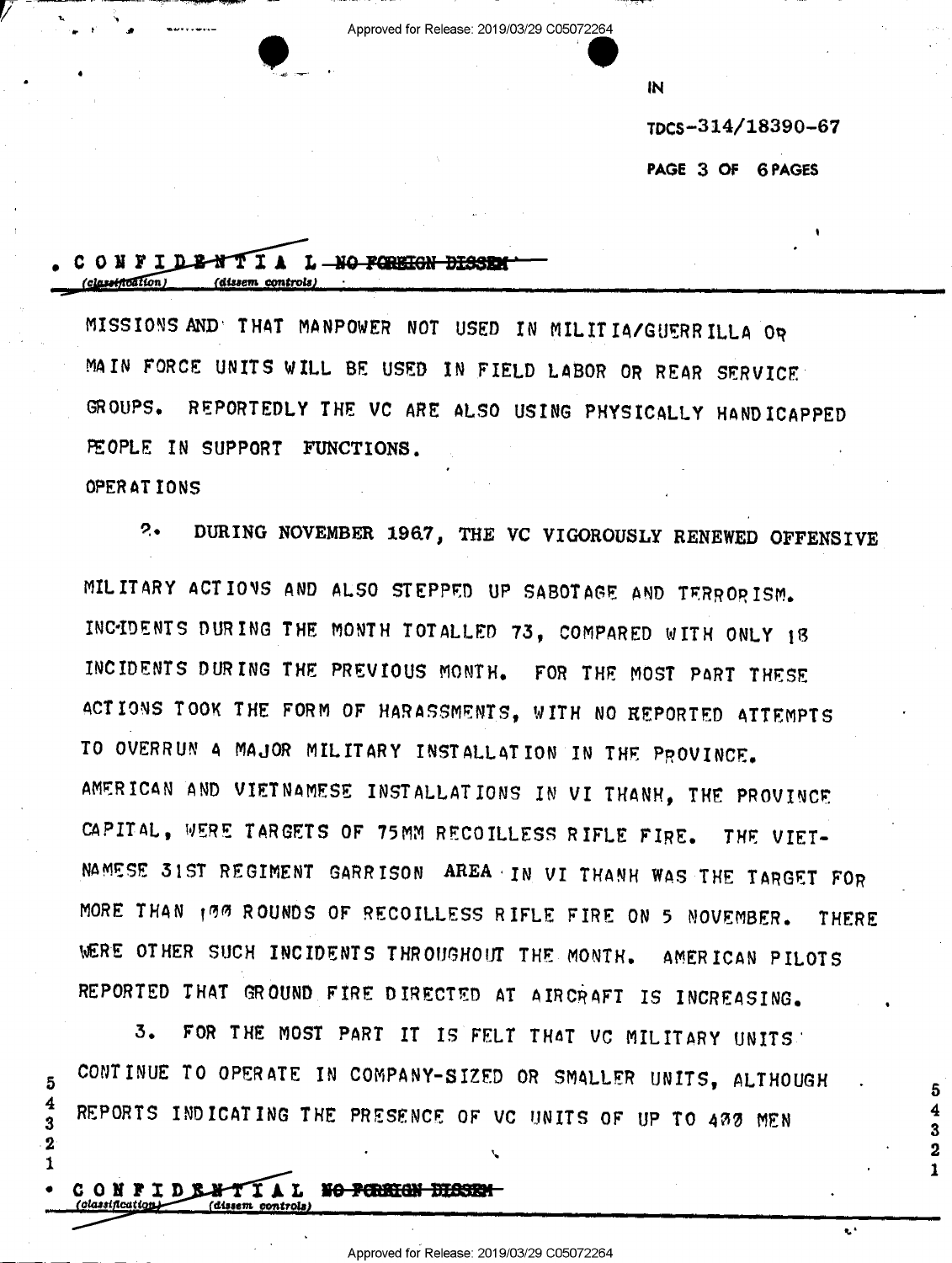IN.

TDCS-314/18390-67

PAGE 4 OF 6 PAGES

# ONFLATNTIA L NO FOREIGN DISSEN

CONT INUE.

classistration

5

4 3

2  $\mathbf{I}$ 

THAT A REGIONAL VC ENTERTAINMENT TEAM SHOWED MOVIES FOR  $3.3(h)(2)$ APPROXIMATELY 477 MEN OF THE VC 376TH BATTALION AS A WELCOMING GESTURE ON THEIR RETURN TO THE AREA.

TAX COLLECTION CONTINUES AT A RAPID PACE. IN ORDER TO 4. INCREASE TAX REVENUES. THE VC HAVE TIGHTENED UP CONTROL ON CANAL TRAFFIC TO ENSURE THE COLLECTION OF MAXIMUM REVENUES. VIETNAMESE WHO SAMPAN IN AND OUT OF VC-CONTROLLED AND CONTESTED AREAS REPORT THAT BARRIERS HAVE BEEN ERECTED ACROSS A CANAL IN THUAN HUNG VILLAGE, LONG MY DISTRICT, TO FACILITATE MORE POSITIVE TRAFFIC CONTROL. OTHER TRAVELERS HAVE ALSO REPORTED ON VC TIGHTENING OF CANAL TRAFFIC IN VARIOUS AREAS OF THE PROVINCE. THESE TRAVELERS STATE THAT BEFORE PEOPLE ARE PERMITTED TO PASS THESE CONTROL POINTS THEY MUST GIVE REASONS ACCEPTABLE TO THE VC.

 $5.$ APPARENTLY THE VC ARE ALSO TAKING ADVANTAGE OF THE BISINESS SKILLS OF THE CHINESE TO ACQUIRE SUPPORT IN THE FORM OF SUPPLIES.

 $3.3(h)(2)$ 

ų,

5

THE VC VINH THUAN DONG VILLAGE PARTY CHAPTER HAD RECRUITED TWO CHINESE TO PURCHASE SUPPLIES AND MEDICINES IN GVN-CONTROLLED AREAS AS WELL AS TO COLLECT INTELLIGENCE

C O N F LÐ R N T L l<del>- ng foretgn disse</del>n

Approved for Release: 2019/03/29 C05072264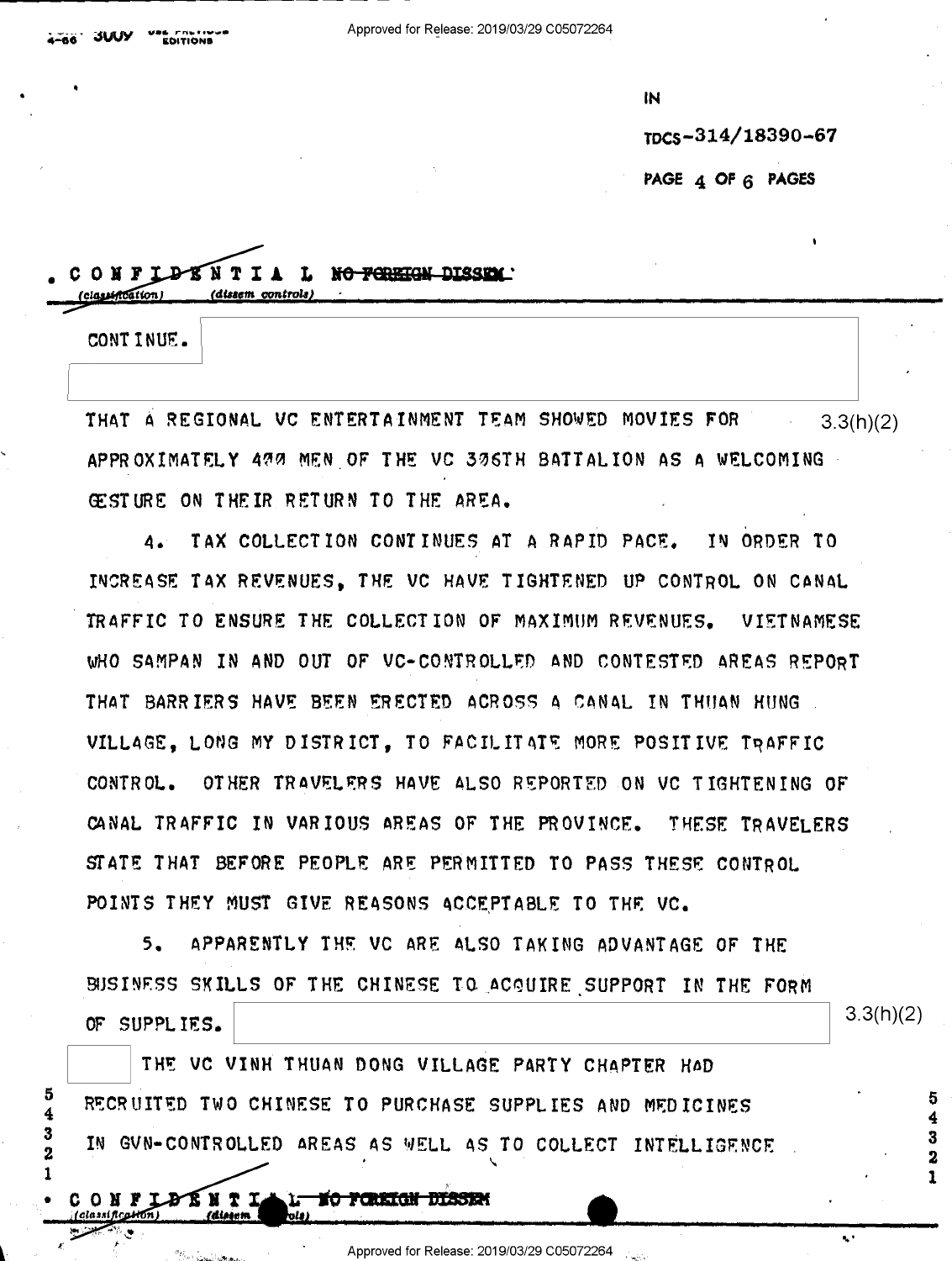Approved for Release: 2019/03/29 C05072264

**IN** 

TDCS-314/18390-67

PAGE 5 OF 6 PAGES

### ONFIDENTIA L NO FOREIGN DISSENT classification (dissem controls

IN ANOTHER CASE, TWO CHINESE REPORTEDLY INFORMATION. PURCHASED ANIMALS IN VC-CONTROLLED AREAS. TRANSPORTED THEM TO VI THANH CITY, HAD THEM SLAUGHTERED, AND THEN SOLD THEM TO AN ARMY OF THE REPUBLIC OF VIETNAM REGIMENT. THE PROCEEDS FROM THIS SALE REPORTEDLY WERE USED TO PURCHASE MEDICAL SUPPLIES WHICH WERE THEN TRANSPORTED BACK TO THE VC.

| 6.                                                               |                                    |
|------------------------------------------------------------------|------------------------------------|
|                                                                  | VC.<br>3.3(h)(2)                   |
| PARTY CHAPTERS HAVE CONSIDERABLE LATITUDE IN CHOOSING METHODS    |                                    |
| AND TECHNIQUES FOR GAINING POPULAR SUPPORT WHEN IMPLEMENTING     |                                    |
| MISSION DIRECTIVES FROM HIGHER ECHELONS. OFTEN, WHEN INDOCTRINA- |                                    |
| TION AND PROPAGANDA METHODS FAIL, COERCION IS EMPLOYED.          |                                    |
|                                                                  | $\sim$ $\sim$ $\sim$ $\sim$ $\sim$ |

IN  $3.3(h)(2)$ 

SOME HAMLETS, WHEN THE PEOPLE FAILED TO REACT TO A VC APPEAL FOR MANPOWER SUPPORT, YOUTHS, SOME NOT MORE THAN 14 YEARS OLD, WERE ABDUCTED.

THE VC CONTINUE TO LEVY ON THE POPULACE SPECIFIC SUPPORT  $3.3(h)(2)$ REQUIREMENTS, AND OFTEN THREATEN DEATH IF THEIR REQUIREMENTS ARE NOT SATISFIED.

**FROBLEMS** 

Б

3  $\overline{2}$ 

> **NTIAL HO** CONFID dissem controls

 $\mathbf{a}$  .

5

 $\mathbf{z}$